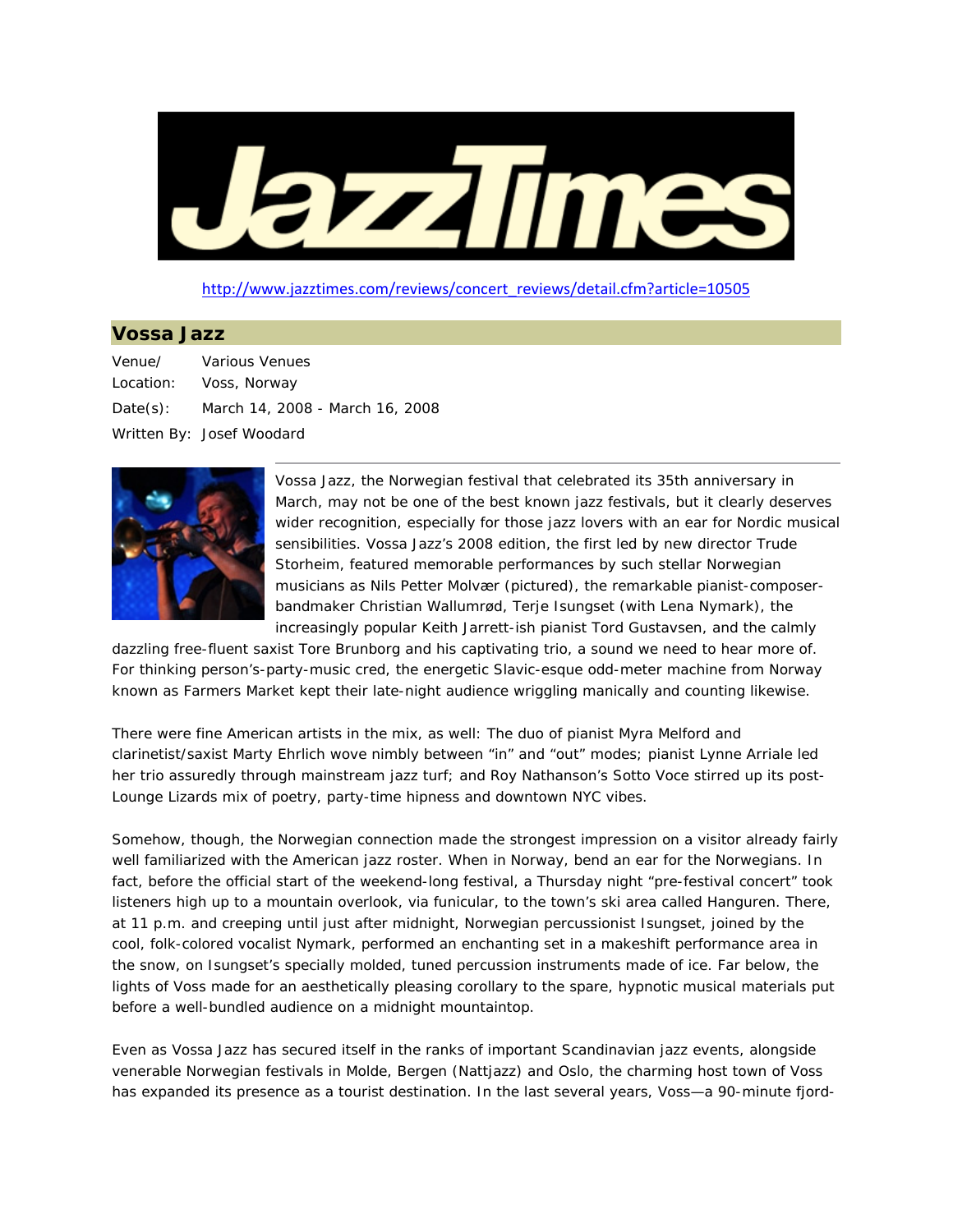side drive east of Bergen, population 14,000—has become a popular landing place for fjord visitors as well as the subculture of extreme sports enthusiasts (Voss hosts an extreme sports festival come summertime). With its dramatic setting, wrapped around a lake enveloped by rising mountainscapes, Voss is something out of a dream, and when you add inspiring music to the environmental equation, the stars align in a special way.

Early on Friday night, the inspired trumpeter and genre-blender Molvær "officially" opened the festival with his mesmeric electro-acoustic sound, this time in a trio setting with texture-ladling guitarist Eivind Aarset and drummer Audun Kleive. All three deftly incorporated electronic sounds in the mix, but without that digital aftertaste. As usual with Molvær, this group's sound was less about flaunting individual chops or laying down pat grooves than it was about painting pictures in sound, somehow both muscular and poetic.

Molvær's link to Vossa Jazz is integral to his emergence on the larger jazz scene: In the late '90s, he presented the mesmerizing piece "Khmer," under the aegis of the festival's annual commission program. That project, later released on ECM, helped make Molvær a presence far and wide.

This year's special commission went to pianist Gustavsen, who has been leaping ahead of his Norwegian peers lately in terms of wider, international popularity. For this occasion, a song cycle based on the writings of Norwegian writer Lars Amund Vaage, Gustavsen expanded his usual trio format to include vocalist Kristin Asbjornsen, narrator Cecilie Jørstad and saxist Brunborg. Brunborg's sound, combined with Gustavsen's general pianistic and compositional approach, solidified a sound reminiscent of the classic late '70s Keith Jarrett/Jan Garbarek work around the time of *Belonging*.

Stepping into a sideman role, Gustavsen also played in the seductively raspy-voiced Asbjornsen's Bessie Smith tribute project, with the Nymark Collective. Even in that bluesy, blowsy setting, Gustavsen played it cool, and savored the soft stuff. It's in his blood.

Following the world premiere of his new work, Gustavsen was the toast of a ceremonial dinner downstairs at Fleischer's Hotel. There, an assortment of VIPs and selected artists and journalists gathered for the regional specialty known as "smalahove"—sheep's head, delivered in recognizable form on one's dinner plate, ready for eating, eyeball included (this diner's verdict: surprisingly tasty, with some help from the cooling agent of *aquavit*). Don't knock it. Reportedly, Shirley Horn attended a smalahove years ago and so loved the food that she asked for a doggie bag.

While much of the festival action took place in a constellation of rooms downstairs in the sprawling, centrally located Park Hotel and the historic Fleischer's Hotel, satellite venues in other corners of Voss keep festival-goers moving and taking in the spread of the town. In this town, the strategically placed church the Vangskyrkja, built in 1277, has a particularly strong significance, in that it was one of very few structures that survived the massive 1940 Nazi bombing raids, which devastated many towns in western Norway (including Molde). To hear a jazz mass in the Vangskyrkja on a Sunday morning, and a pop-jazzy song set by Berit Opheim later that afternoon, impressed on ambient terms beyond the sounds themselves.

Some of the edgier and more free-hugging sounds took place in the Fraktgodsen, a space on the literal "other side of the tracks" by the Voss train station. There, we heard improvisatory energies from tenor-sax phenom Ken Vandermark, in a fiery set with the twin razor's-edge guitar assault of The